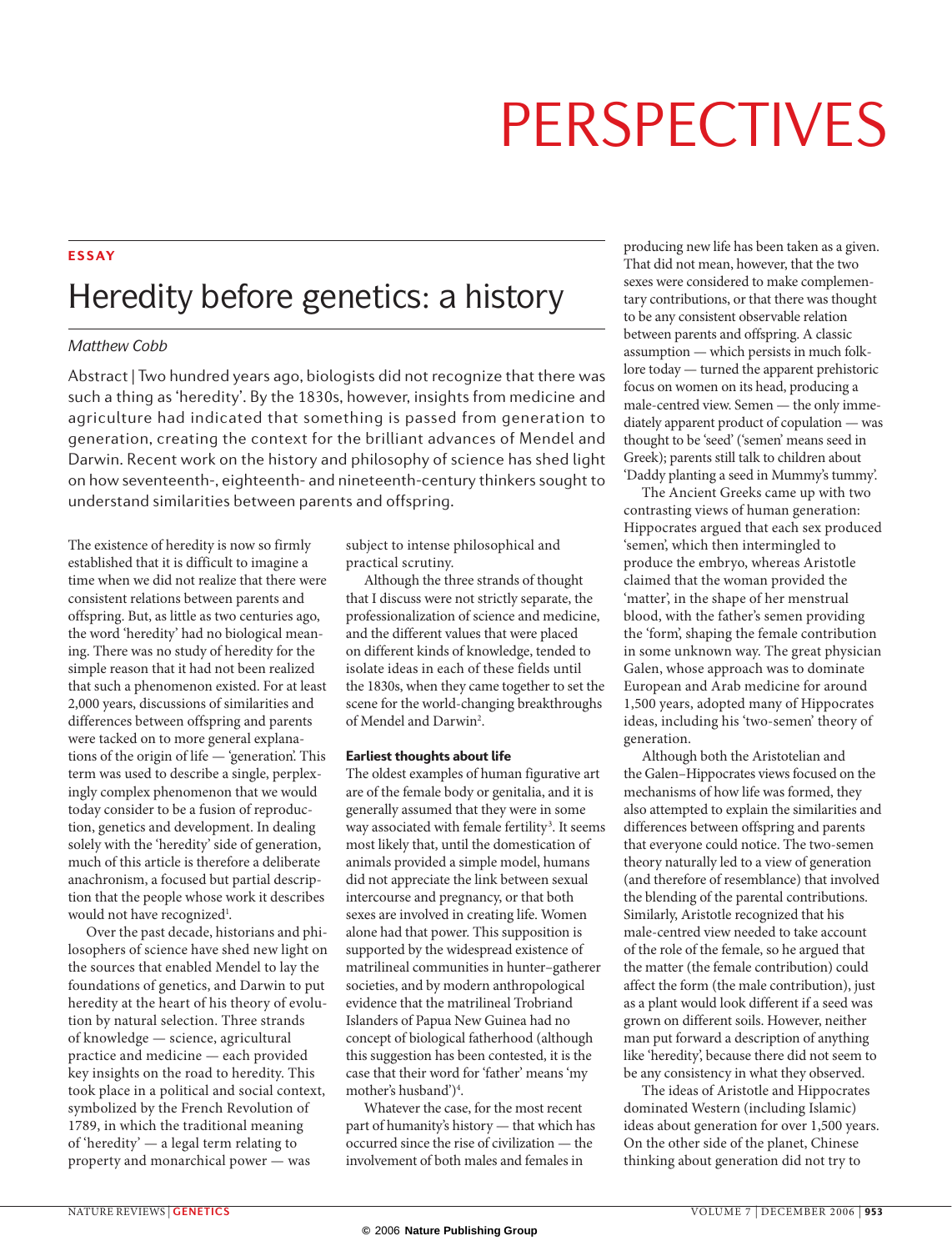

Figure 1 | **Leeuwenhoek's illustration of spermatozoa.** Antoni Leeuwenhoek discovered spermatozoa in 1677, although the name was coined in the 1820s by Karl-Ernst von Baer. Image courtesy of the author © (2006) M. Cobb.

locate functions in structures, but instead focused on the 'generative vitality' of each sex, defined in terms of the energy flows of organ networks<sup>5</sup>. On a world scale, there was little agreement about how generation took place, about the contribution of each sex, or about how and why offspring resembled parents.

#### Early scientific studies of generation

The first important advance in understanding 'generation' came in the second half of the seventeenth century, through the work of Reinier de Graaf, William Harvey, Francesco Redi, Nicolas Steno and Jan Swammerdam<sup>6</sup>. Using theory, dissection and experimentation, they provided proof that 'like breeds like' in all parts of the macroscopic world (including the difficult case of insects, which everyone, including Harvey, had thought were generated spontaneously), and put forward the theory that all female organisms, including women, produced eggs. A few years later, Antoni Leeuwenhoek rocked the world with his discovery of spermatozoa (FIG. 1) (although they were not called this until the 1820s, by Karl-Ernst von Baer, who was also the first person to actually observe the mammalian egg). All the components were there, but no decisive advance was made.

Surprisingly to the modern eye, no one in the seventeenth century argued that eggs and sperm represented complementary elements that made equivalent contributions to the offspring. Instead, the next 150 years were dominated by either 'ovist' or 'spermist' visions of what eventually became known as 'reproduction' (the term was coined only in 1745) (REF. 7). Each view considered that only one of the two parental components provided the stuff of which new life was made, with the other component being either food (as the spermists saw the egg), or a force that merely 'awoke' the egg (as the ovists saw the spermatozoa).

There were many reasons underlying this apparent scientific dead end. For example, in chickens, the two elements did not seem to be equivalent at all: there was a single enormous egg, which was apparently passive, whereas the 'spermatic animals' were microscopic, incredibly active, and present in mind-boggling numbers. Ultimately, however, the reason that late seventeenth-century thinkers did not realize what to us seems blindingly obvious — that both eggs and sperm make equal contributions to the future offspring — was that there was no compelling evidence to make them appreciate this. Worse, such evidence could (and would) come only from the study of something that,

at the time, was not even recognized to exist: consistency in the relations between parents and offspring, or heredity.

The problem was not that thinkers did not look for similarities between the generations, but that they did, and were understandably confused by what they saw. Human families provided striking, highly contradictory and apparently inconsistent evidence — children sometimes looked like one parent, sometimes a mixture of the two, sometimes like neither and sometimes like their grandparents. Harvey perceptively summed up the difficulties in his 1651 work, *De Generatione Animalium* ('*On the Generation of Animals*') (FIG. 2). Harvey mused: "…why should the offspring at one time bear a stronger resemblance to the father, at another to the mother, and, at a third, to progenitors both maternal and paternal, farther removed?" He had no answer, but he had other questions, such as why some birthmarks and moles recur from one generation to the next, whereas others do not.

Finally, Harvey contrasted the pattern that was seen for most characters, which seemed to involve some kind of mixture of the parental types, to that which is seen in the sex of individuals, which in virtually all cases shows no blending at all: "I have frequently wondered how it should happen that the offspring, mixed in so many particulars of its structure or constitution, with the stamp of both parents so obviously upon it, in so many parts, should still escape all mixture in the organs of generation; that it should so uniformly prove either male or female, so very rarely an hermaphrodite."<sup>8</sup> Harvey's string of apparently contradictory examples shows how difficult it was to discern any kind of pattern in the facts of heredity by simply observing a range of human characters.

In a rare experimental study of resemblance, Leeuwenhoek provided yet another example of the way characters appeared in each generation, and added to the prevailing perplexity. Using what could have been a tractable model — rabbits — Leeuwenhoek was surprised to find that a grey male wild rabbit could give rise to only grey offspring. But Leeuwenhoek argued that spermatozoa were the sole source of the future animal, so his strange finding from rabbits became "…a proof enabling me to maintain that the foetus proceeds only from the male semen and that the female only serves to feed and develop it."9 In other words, there was no relation between both parents and the offspring, but simply between father and offspring, which was represented by the little animal in the male semen. The father was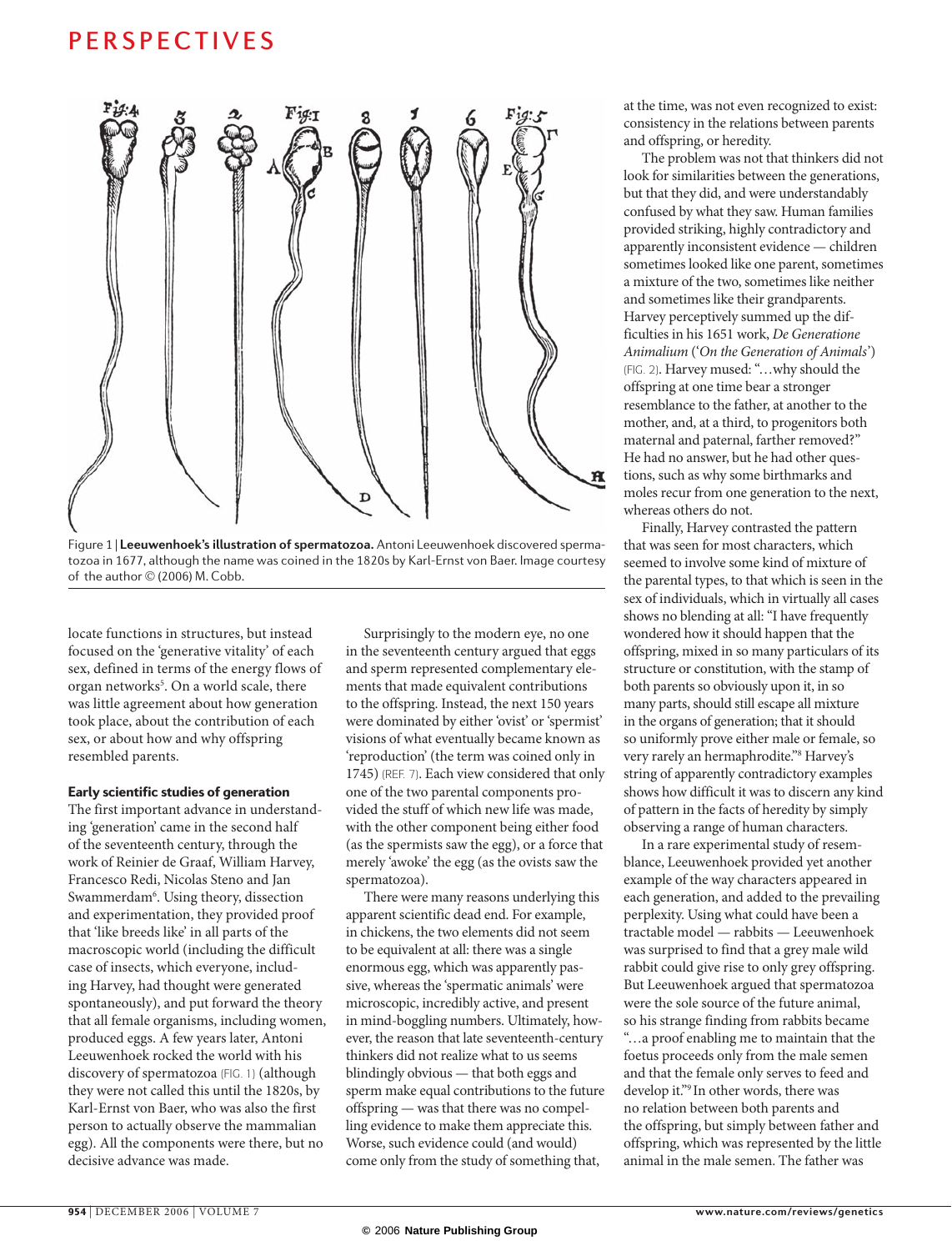grey, so the offspring were inevitably grey, thought Leeuwenhoek.

It is tempting to imagine that if he had done the reciprocal cross, using a grey female wild rabbit, or if he had studied the grandchildren of his grey male, Leeuwenhoek might have paused for thought and the course of science might have been changed. Sadly, given Leeuwenhoek's self-proclaimed stubbornness and his habit of breezily ignoring contradictory evidence<sup>6</sup>, it seems much more likely that he would have either discarded his findings or found another explanation that supported his certainty that spermatozoa were the sole contributors to the future organism.

The ovist and spermist visions of generation that dominated eighteenth-century thinking were characterized by the idea of 'pre-formation', whereby the future organism was contained in either the egg or the sperm. To explain why offspring were nevertheless not identical to either parent, thinkers could point to Aristotle's suggestion that plant seeds grew differently depending on soil conditions, although many people felt uncomfortable with this explanation<sup>10</sup>. Similar post-hoc explanations were used to explain the appearance of 'monsters' (offspring with striking birth defects), which seemed to indicate that there was no



Figure 2 | **The frontispiece to Harvey's De Generatione Animalium.** Zeus is shown on the cover of William Harvey's 1651 work, in which he outlined problems in understanding the similarities between parents and offspring. Image courtesy of the author © (2006) M. Cobb.

straightforward relation between parent and offspring, and undermined the great step forward that was made by work on generation in the 1660s, the certainty that 'like breeds like'. Implicit in all this — although it was never stated at the time — was the assumption that, were it not for varied intervening factors, offspring would look just like either their father or their mother. Because there was no discernible pattern to the way those factors affected appearance, no one pursued the matter further.

#### Eighteenth-century insights

In the first part of the eighteenth century, the question of the reappearance of characters across generations was implicit in the ideas of Linneaus, through his work on plant hybridization, taxonomy and reproduction, and in Antoine-Nicolas Duchesne's presentation of a new variety of strawberry<sup>11,12</sup>, but neither man discussed the question explicitly. Surprisingly, neither did Lamarck ('the inheritance of acquired characteristics' is a much later formulation of his ideas)<sup>13</sup>.

The most prescient eighteenth-century approach to hereditary phenomena came from Pierre Louis Moreau de Maupertuis, although it had no effect on mainstream thinking at the time. In 1745, Maupertuis used the famous case of a 'white negro' (a black albino child) and put forward a theory of both similarity and development<sup>14</sup>. For Maupertuis, both parents contributed 'particles' to the offspring; if there were too many or too few of one type of particle, a monster could appear. Maupertuis perceptively suggested that the albino child's colouration could be due to 'particles' from an ancestor, or to a change in the particles themselves. This theory was rejected by most of his contemporaries, mainly because Maupertuis ignored the best evidence of the time and dismissed the roles of both eggs and sperm, adopting a version of the Greek atomist idea of 'pangenesis', according to which generative particles existed in all tissues<sup>15</sup>.

A few years later, Maupertuis and René-Antoine Ferchault de Réaumur both studied polydactyly (FIG. 3), using families from Germany and Malta, respectively. Decisively, both thinkers looked at the way the character reappeared over the generations — Maupertuis had data from four generations, Réaumur from three. The pattern they observed was clearly not that which was expected by pre-formation (not all offspring were affected), nor was it a one-off phenomenon like a monster. Maupertuis even took a step towards a probabilistic analysis of heredity when he calculated the probability



Figure 3 | **Polydactyly.** Maupertuis and Réaumur studied how polydactyly was inherited through the generations.

that polydactyly would not be transmitted over three consecutive generations (the result was a staggering  $8 \times 10^{12}$  to 1) (REF. 16). Like his general ideas about generation, however, Maupertuis's calculation had no impact at the time, and there is no evidence that Mendel, who used a statistical analysis of large data sets, knew of his approach.

Despite such examples, which for us seem extremely telling, by the early years of the nineteenth century, scientific approaches to the study of generation had not revealed that there was such a thing as biological heredity. Indeed, thinkers still did not realize that both sexes contributed equally to the offspring (Réaumur and Bonnet's discovery of aphid parthenogenesis in the 1740s had not helped matters). Even the first person to see the mammalian egg, Ernst von Baer, was a convinced ovist who, in common with many other thinkers of the time, classed spermatozoa as parasitic worms.

In some ways, the scientists who tried to study generation succeeded only in making the reality of biological heredity even more difficult to discern. The multiple and contradictory examples they provided, and the microscopic enigmas that their instruments revealed, were ultimately less informative than the very practical knowledge that had recently been developed in agriculture.

#### New thinking from breeders

At the heart of agricultural practice is the assumption that, as Thomas Blundeville, an author with an interest in horse breeding, mathematics and navigation, put it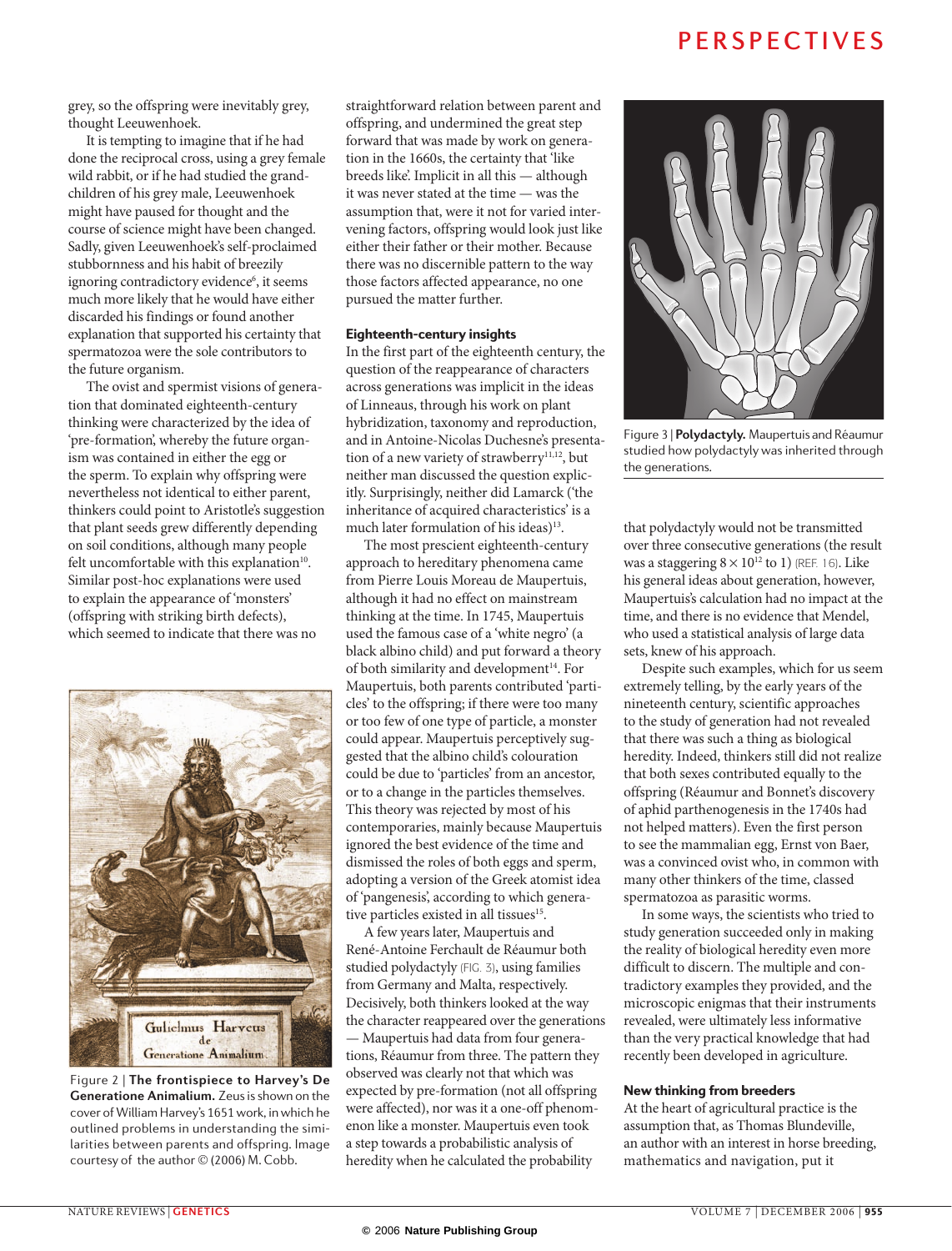in 1566: "…it is naturally geven to every beast for the moste parte to engender hys lyke."17 However, as Blundeville indicated, this was not always the case, and until the seventeenth-century studies on generation, it was not even clear that it applied to all organisms. More surprisingly, until the second half of the eighteenth century, there does not seem to have been any explicit attempt to exploit this phenomenon; selective breeding, in terms of a conscious decision to manipulate the stock of a domesticated organism, was not widespread, nor was it transformed into a theory. Breeders' 'knowledge' that like bred like was partial and entirely heuristic: they were concerned with what worked, not why<sup>18</sup>.

Partial insights that seem striking to us were not exploited or used as the starting point for further knowledge. For example, in the second half of the first century, Lucius Junius Moderatus Columella summarized Roman agricultural knowledge in *De Re Rustica* ('*On Rural Matters*'). Problems that were associated with animal breeding take up only a few sentences, although Columella noted that blending of coat colour was typically the case, and the grandsire's coat colour could reappear in the second generation<sup>19</sup>. However, this was not enough to spark his or anyone else's interest.

The difficulty with the breeders' basic assumption that like breeds like was that it was not always true. As Nicholas Russell has pointed out, when seventeenth-century English horse breeders tried to import

animals from Arabia, the horses generally failed to flourish and rarely reproduced all the qualities that had made them attractive in the first place. As a result of many such experiences, "…most authors believed that the virtue of horses from exotic locations was only transmissible over generations while they remained in these places."18 Far from seeing the characters of their animals as having an innate, constitutional basis that could pass from one generation to another, breeders — like Aristotle and other thinkers — accepted that local conditions had a decisive role in shaping characters.

From the seventeenth-century, breeders tended to use the term 'blood' to describe the quality that apparently lay behind the characters of an animal. But, as with a royal 'bloodline', this was a vague, semi-mystical view of the power of an imprecise quality, rather than a recognition of the hereditary transmission of characters. This confusion was translated into practice: eighteenthcentury racehorse breeders would not cross two successful racehorses, creating a 'thoroughbred' stock, but would instead cross racing stallions with local mares<sup>18</sup>.

During the eighteenth century, however, agricultural breeders in the United Kingdom — in particular, sheep breeders — began to appreciate the power of selection, and to create new, true-breeding lines of animals<sup>20</sup>. The key figure was Robert Bakewell, a sheep breeder from Dishley, near Loughborough, England. In the middle of the century,



Figure 4 | **A New Leicester sheep.** Robert Bakewell's famous barrel-shaped breed. Image taken from an original painting by A. Churchill, kindly provided by the artist © (2006) A. Churchill.

Bakewell seized on the opportunity that was provided by the growing demand for mutton in a thriving UK economy, to launch a deliberate programme of selective breeding to create a race of sheep that grew more quickly and produced more meat than traditional breeds.

Bakewell's procedure was painstaking and involved scouring the surrounding counties for animals that met some or all of his four criteria: 'beauty', the proportion of edible to non-edible parts, meat quality and growth rate. The key point was that male and female had to be matched, and that the focus was on the development of a herd of animals with similar characteristics, rather than on producing occasional outstanding individuals. This required Bakewell to think in terms of populations — one of the keys to realizing that there is such a thing as heredity.

The aim of Bakewell's work, which was pragmatic and heuristic in approach, was simple: he frankly described his barrelshaped breed, the New Leicester (FIG. 4), as "…a machine for turning herbage … into money."20 He claimed that castrated New Leicester rams could be killed for best profit at two years, rather than the four years that was typical of other breeds — an increase in productivity that indicates the effectiveness of his breeding programme.

The financial impact of Bakewell's work was substantial, and he was able to hire out his rams for over £1,000 for a season (an astonishing sum at the time), but the huge cost of maintaining his rigorous selection programme meant that he was perpetually in danger of going into debt (he nearly went bankrupt in 1776). Because of the potential for making large sums of money, visitors came from all over Europe to study Bakewell's amazing man-made sheep, and his equally astonishing breeds of horses, pigs and cattle. Farmers from France, Germany, Russia and Austria all sought to copy his techniques.

The scientific community was less impressed. The president of the Royal Society, Sir Joseph Banks, was not only a leading botanist, but also a major sheep farmer. Banks had tried to introduce the Spanish wool breed of sheep, the Merino, on his farm, but with little success; this failure might explain his suspicions of Bakewell, who he suggested was "…promoting his breed by cunning and impudent means."20 Neither Bakewell nor Banks, nor anyone else at the time, seem to have realized the profound theoretical implications of Bakewell's breeding programme; the simple fact that he had created a new race that bred true was all that mattered. That, and the money.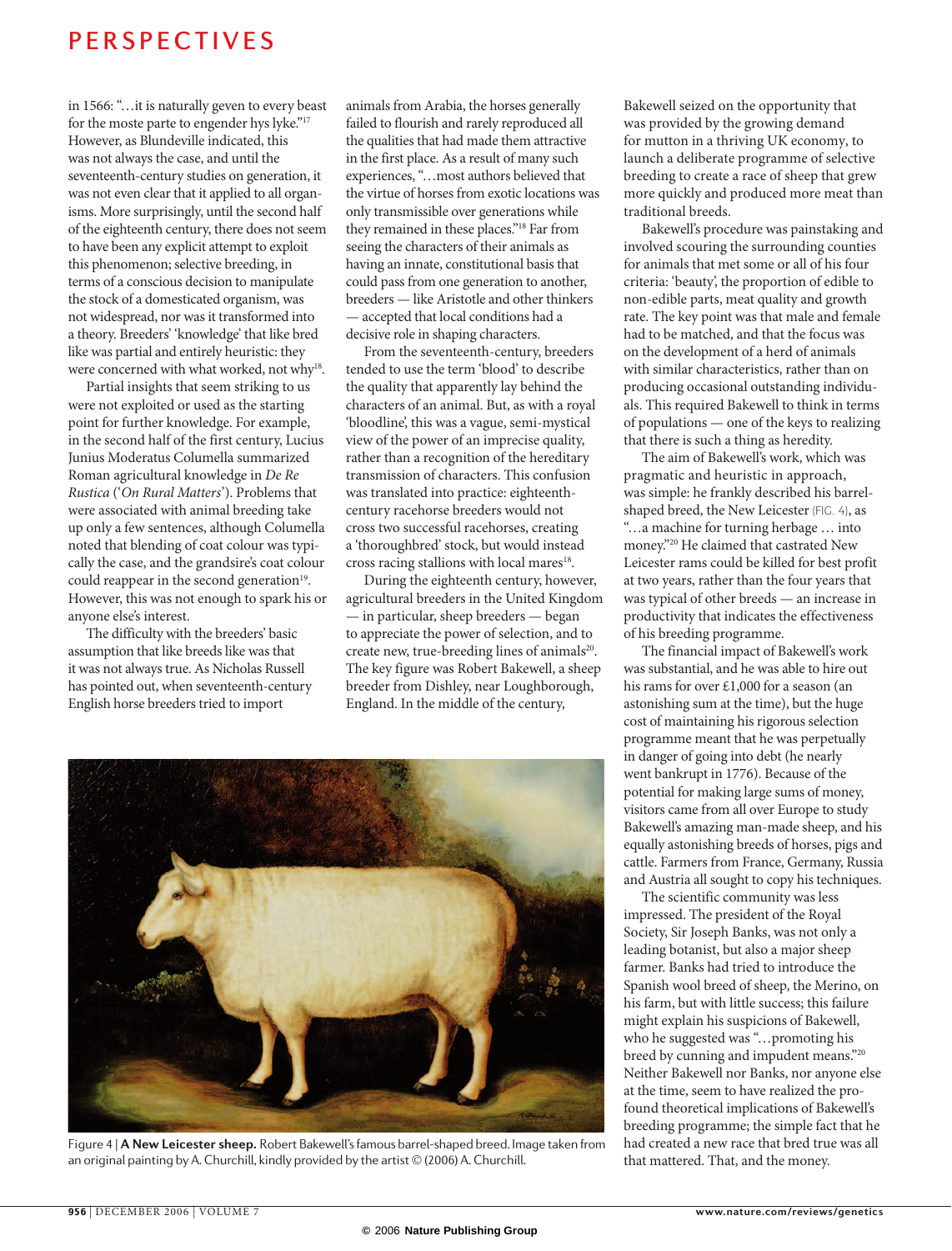tury, following Bakewell's death, the impact of his work led directly to new thinking about heredity. As Roger Wood and Vitěszlav Orel have shown<sup>20,21</sup>, Bakewell's approach was soon applied to wool production, and led to the introduction of the Merino into Central Europe, in particular through the efforts of Ferdinand Geisslern in Moravia. Brno — the capital of Moravia and known in the nineteenth century as the 'Austrian Manchester' — was a centre for both the textile industry and sheep breeding. Thinkers in the local scientific and agricultural community began to try to understand the new techniques they were using. As early as 1819 they outlined what they called 'genetic laws', such as the fact that grandparental traits could sometimes reappear, just as Columella had noticed nearly 2,000 years earlier. For practical and theoretical reasons, they also addressed an issue that was fascinating plant breeders at the time $22$  — the problem of predicting what kind of hybrid would be produced from a cross between two breeds.

Although teetering on the brink of insight, this work did not immediately lead to a great breakthrough in our understanding of heredity. However, it had the enormous virtue of creating an intellectual context in the Brno region that contributed to Mendel's interest in heredity and hybridization. In 1837, the purest expression of this interest was shown by Abbot Napp, who, 6 years later, would welcome Mendel to the Brno monastery, when he asked the most important question of all: "…what is inherited and how?"21

#### Enter the physicians

Napp was able to ask his question not only because of the patient work of the breeders and the focused intellectual life in Brno, but also because, by this time, it had become apparent that there was a force of heredity that could be studied<sup>23</sup>. As Carlos López-Beltrán has shown, that conviction, and the introduction of the term 'heredity' into the study of nature, came neither from scientists nor breeders, but from French physicians.

It had long been known that, like legal rights, some human diseases were 'hereditary'. For example, in the seventeenthcentury, the philosopher Sir Francis Bacon wrote that: "Long Life, is like some Diseases, a Thing Hereditarie, within certaine Bounds."24 However, as Bacon indicated, these characters were rarely consistently passed down from generation to generation ("within certaine Bounds"), and above all the lack of a noun ('heredity') to go with the adjective ('hereditary') shows that there was

In the early years of the nineteenth cen- 100 realization that there was an underlying 100 no realization that there was an underlying common cause of these phenomena<sup>25</sup>.

> The studies of polydactyly that were carried out by Maupertuis and Réaumur were part of the growing trend for eighteenthcentury French physicians to study hereditary diseases (FIG. 4). The initial spur for much of this interest came from a competition that was organized by the Académie de Dijon in 1748, in which thinkers were asked to answer the question: "How are hereditary illnesses transmitted?"26 Two further discussions were organized in 1788 and 1790, by the Académie Royale de Médicine, around the question of whether any illnesses at all were hereditary, in which physicians distinguished between diseases that were directly inherited and those in which only a predisposition was passed from generation to generation (FIG. 5).

> As a result of this work, thinkers became convinced that there was a force that expressed itself across the generations, altering the characters of individuals. The reification of this conviction took form, not only as a growing field of study of pathological characters, but also in the identification of this force with a noun — 'heredité' — which became widespread from 1830 onwards. The English equivalent was first used in print by Spencer in 1863, and was used by Darwin in his notes around the same time<sup>25</sup>. Language had come into line with thinking, and scientists and physicians were now convinced that there were consistent — if bewildering — relations between parents and offspring.

> Once heredity had been recognized, the challenge was to turn the conception of heredity as a force into what Jean Gayon has called "…an organizational or structural conception of heredity" — in other words, a conception in which heredity was based on particles<sup>23</sup>. Mendel's experiments on hybridization in peas led him to adopt a particulate understanding of heredity in which some 'recessive' particles were not expressed, but could reappear in later generations (his insight was made easier by his choice of traits with discrete classes; matters might have been different had he measured a continuous variable). Darwin's wide reading of the massive amount of data that were produced by breeders led him to also favour a particulate approach to heredity, in which some characters were 'invisible' or 'latent'. From this point on, the study of heredity began to move from a description of tendencies and forces to the search for the hereditary particles that produced characters, interacted and allowed evolution by natural selection — the units of heredity.



Figure 5 | **Number of French medical theses on hereditary illnesses, 1650–1800.** Data from REF. 11.

#### Conclusion

It took humanity a remarkably long time to discover that there are consistent relations between parent and offspring, and to develop ways of studying those relations. The raw phenomena of heredity were sufficiently complex to be impervious to 'common-sense' reasoning, to the brilliant but stifling schemas that were developed by the Greek philosophers, and even to the stunning forays of the early scientists. What was required was not a novel piece of apparatus, nor even a new theory; the key thing that was needed was statistically extraordinary data sets. On the one hand, these were composed of many reliable human pedigrees of unusual or pathological characters; on the other, they were the large-scale experimental studies that were carried out consciously by Mendel, or as a by-product of the commercial activity of eighteenth-century livestock breeders.

Like all great truths, heredity seems obvious once it is understood. But the fact that so many people took so long to realize what we take for granted does not mean that our predecessors were stupid. Instead, it indicates that, before the patterns within hereditary phenomena could be detected, society had to develop to a sufficient level for these kinds of data to be collected, examined, compared and intepreted. However, although science, written family records and large-scale agricultural production were the prerequisites for the discovery of heredity, the birth of our science was not simple, and required bold thinkers who were prepared to resolve an issue that had perplexed humanity for thousands of years. The result — the twin fields of genetics and evolution — represents one of the greatest insights in human history.

> *Matthew Cobb is at the Faculty of Life Sciences, University of Manchester, M13 9PT, UK. e-mail: cobb@manchester.ac.uk* doi:10.1038/nrg1948